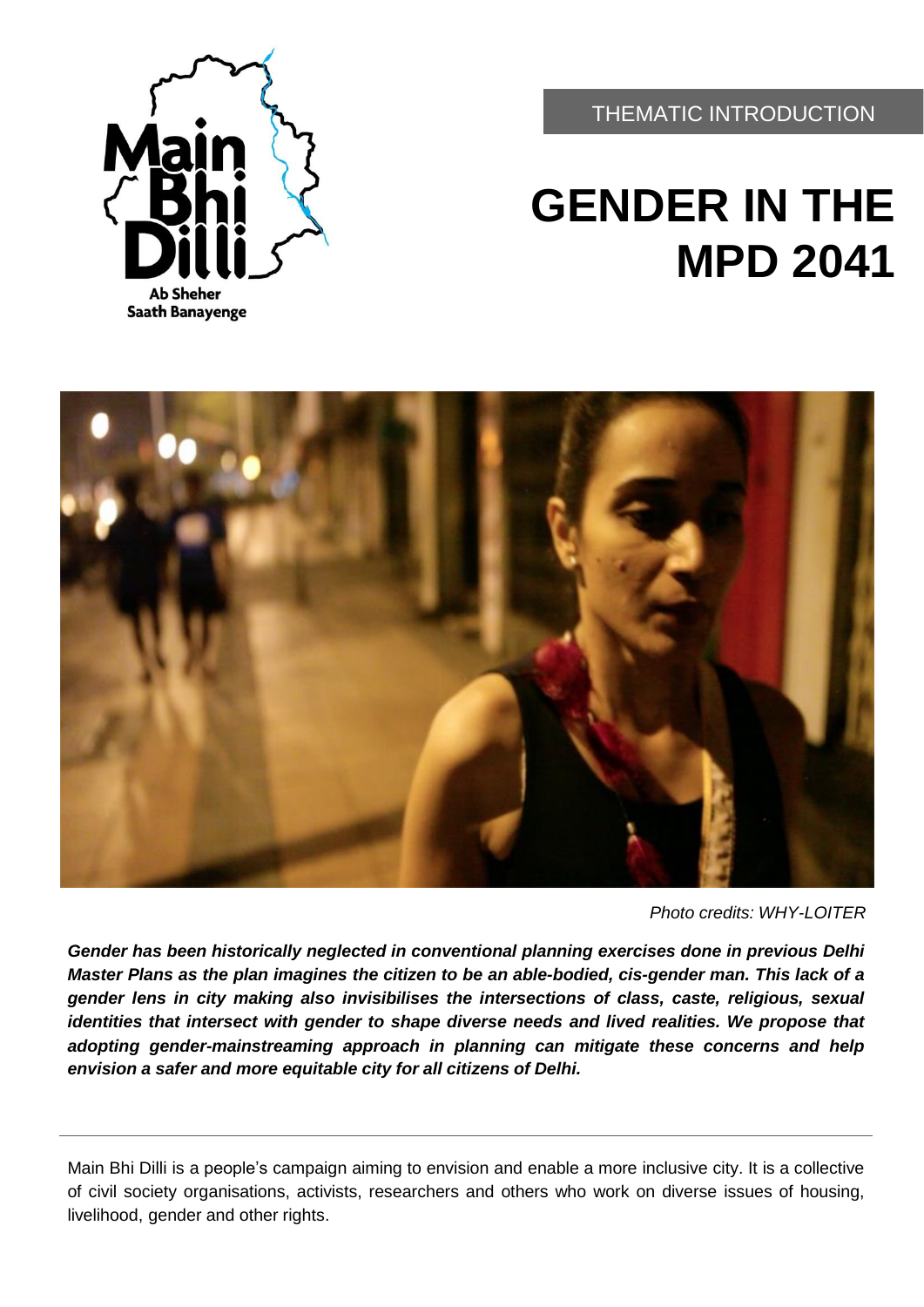## **GENDER IN THE CITY**

This thematic introduction indicates all the ways in which different parts of the MBD campaign directly and indirectly address a gender-mainstreaming approach to planning. Speaking of gender in Delhi immediately raises questions of safety and violent crime. Yet, while important, these are only some of the ways in which gender shapes planning. For example, the fact that India as a whole, and Delhi in particular, have very low labour force participation rates for women does not get as much attention as it deserves, especially in the implications it has for planning.

For the MBD campaign, the diagram below shows how gender intersects within and shapes multiple sectors within planning. Individual factsheets detail each of these intersections and readers are referred to them throughout. The final pages of this thematic introduction summarises the recommendations for MPD 2041 from those factsheets.

### **GENDER AND PLANNING: MAPPING THE INTERSECTIONS**